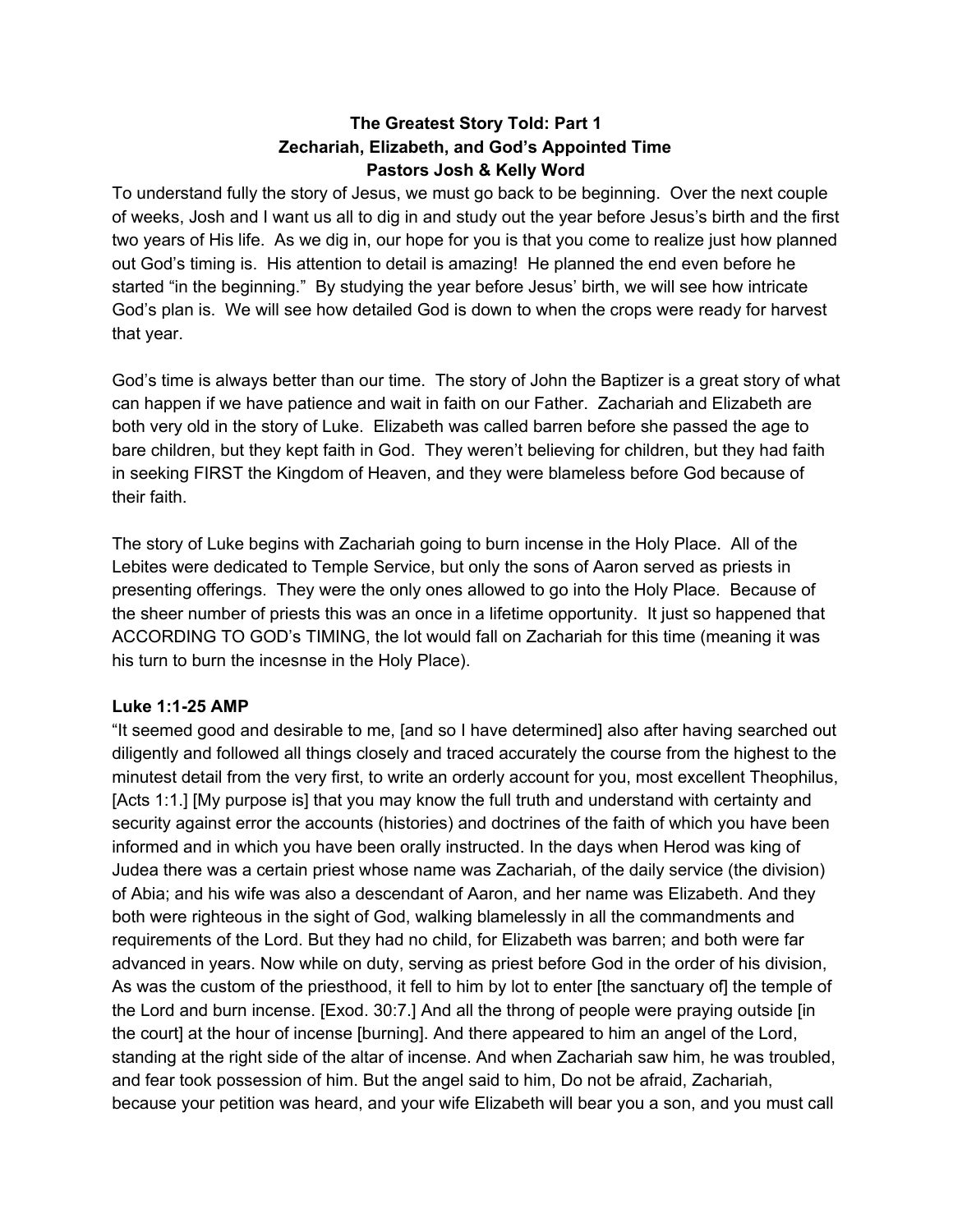his name John [God is favorable]. And you shall have joy and exultant delight, and many will rejoice over his birth, For he will be great and distinguished in the sight of the Lord. And he must drink no wine nor strong drink, and he will be filled with and controlled by the Holy Spirit even in and from his mother's womb. [Num. 6:3.] And he will turn back and cause to return many of the sons of Israel to the Lord their God, And he will [himself] go before Him in the spirit and power of Elijah, to turn back the hearts of the fathers to the children, and the disobedient and incredulous and unpersuadable to the wisdom of the upright [which is the knowledge and holy love of the will of God]–in order to make ready for the Lord a people [perfectly] prepared [in spirit, adjusted and disposed and placed in the right moral state]. [Isa. 40:3; Mal. 4:5, 6.] And Zachariah said to the angel, By what shall I know and be sure of this? For I am an old man, and my wife is well advanced in years. And the angel replied to him, I am Gabriel. I stand in the [very] presence of God, and I have been sent to talk to you and to bring you this good news. [Dan. 8:16; 9:21.] Now behold, you will be and will continue to be silent and not able to speak till the day when these things take place, because you have not believed what I told you; but my words are of a kind which will be fulfilled in the appointed and proper time. Now the people kept waiting for Zachariah, and they wondered at his delaying [so long] in the sanctuary. But when he did come out, he was unable to speak to them; and they [clearly] perceived that he had seen a vision in the sanctuary; and he kept making signs to them, still he remained dumb. And when his time of performing priestly functions was ended, he returned to his [own] house. Now after this his wife Elizabeth became pregnant, and for five months she secluded herself entirely, saying, [I have hid myself] Because thus the Lord has dealt with me in the days when He deigned to look on me to take away my reproach among men. [Gen. 30:23; Isa. 4:1.]"

Before we can even see the miracle of John the Baptizer, we should look to the miracle of the timing of God. It is a miracle the Zechariah was even allowed to burn the incense during the Feast of Pentecost. And to realize what a miracle this is, we just look at God's Calendar.

#### **God's Calendar:**

God's calendar doesn't work like we think calendar's work today. We know January, February, March, etc, but God's calendar doesn't function in that way. God wanted us to rely on Him for the times and seasons, and so that's how He set up His calendar. He wanted man to look to Him for everything.

To see an overview of how His calendar works, let's look at some scripture in Exodus. It will be important for us to see the miracle of Zechariah being in the temple during the time of Pentecost.

#### **Exodus 12:12 AMP**

"THE Lord said to Moses and Aaron in the land of Egypt, This month shall be to you the beginning of months, the first month of the year to you."

This was when the children of Israel left Egypt. God went on to give the instructions for the feasts of Passover and Unleavened Bread. The months in God's calendar don't have specific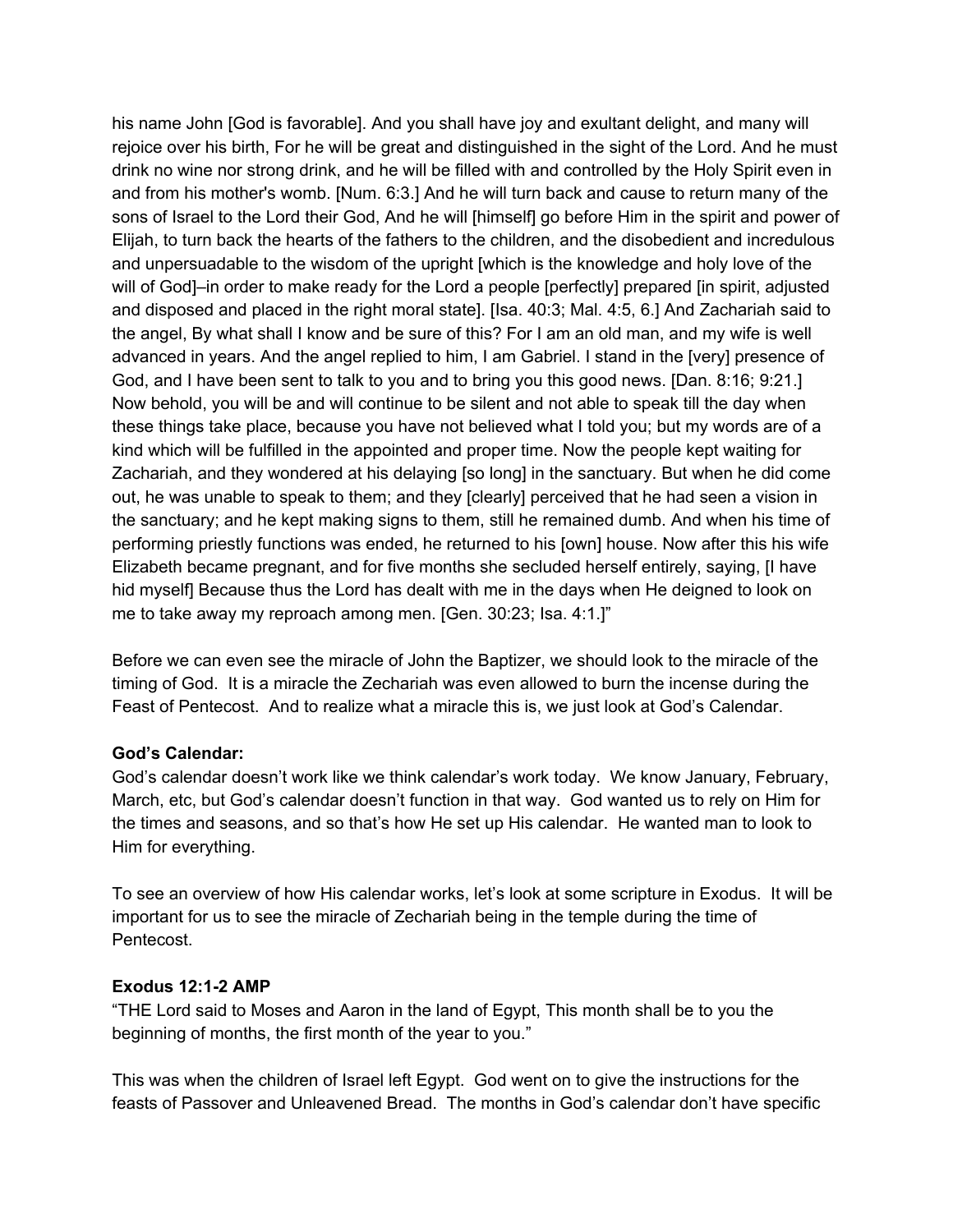amounts of days. For example December has 31 days. In God's calendar, a month will begin on a new moon, and the following month will start on the next new moon. Again, God is trying to point man back to looking to Him for everything.

The first month of the year is called the Abiyb (awbeeb). In essence it means, "the barley is ripe."

At the end of the 12th month of the year, priests would go out and check the barley to see if it was ripe. If the barley had ripened, THE NEXT NEW MOON would begin the New Year. If the barley wasn't ripe at the end of the 12th month, they would add a 13th month to the year. This seems so odd to us, but again, God is calling man to fully rely on Him, even for the time and year. It's SO important for the barley to be ripe at the beginning of the new year because the priest had to take the ripened barley and present it as a wave offering on the Day of Firstfruits which is in the first month of the year. The Day of Firstfruits is a commanded Appointed Time by our Father.

### **Exodus 34:18 AMP**

"The Feast of Unleavened Bread you shall keep. Seven days you shall eat unleavened bread, as I commanded you, in the time of the month of Abib; for in the month of Abib you came out of Egypt."

#### **Leviticus 23:1011 AMP**

"Tell the Israelites, When you have come into the land I give you and reap its harvest, you shall bring the sheaf of the firstfruits of your harvest to the priest. And he shall wave the sheaf before the Lord, that you may be accepted; on the next day after the Sabbath the priest shall wave it [before the Lord]."

## **What's this have to do with Zechariah?**

There were SO many priests in the days of Zechariah, and there were SO FEW jobs to be done in the temple. So, God commanded that the priests be divided up into groups, or courses as the Bible calls them.

#### **Luke 1:5 AMP**

"In the days when Herod was king of Judea there was a certain priest whose name was **Zechariah, of the daily service (the division or course) of Abia (abiha);**and his wife was also a descendant of Aaron, and her name was Elizabeth."

If we look in 1 Chronicles, we can see all the divisions or courses that God set in motion.

## **1 Chronicles 24:5 & 10 AMP**

"Thus were they divided by lot, one group with the other, for there were chiefs of the sanctuary and chiefs of God [high priests] drawn both from the sons of Eleazar and from the sons of Ithamar. Verse 10 The seventh to Hakkoz, the eighth to Abijah,"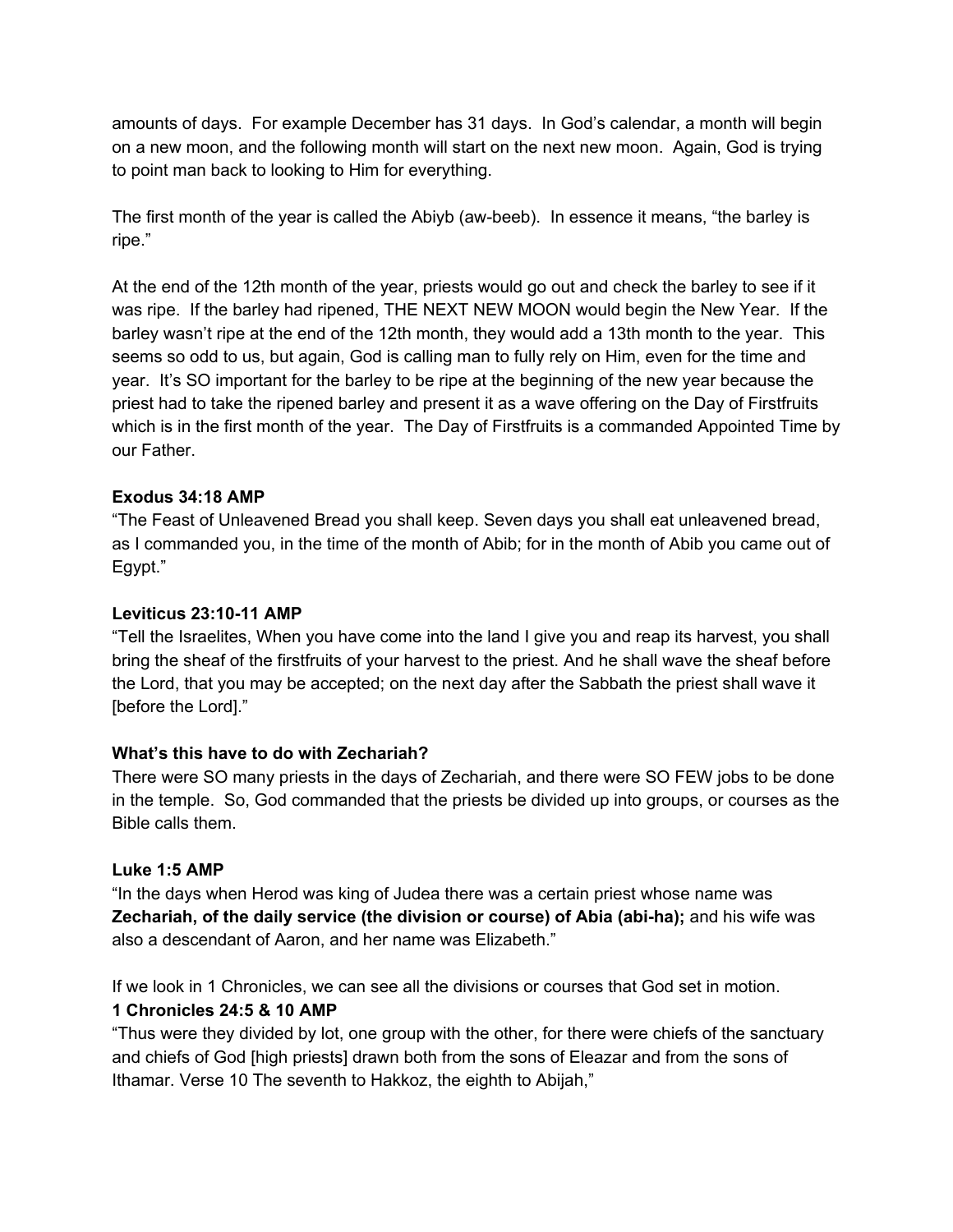So, Zechariah was in the 8th course or division. The Priests were divided into 24 courses and each course served 1 week in the temple twice a year. The Priests were also on hand for the 3 major Feast days on God's calendar. The courses would begin the beginning of the Sabbath (what we know as Saturday) and concluded at the end of the following Sabbath. The first course would begin on the first Sabbath of the year which is the month of the Abib to commemorate the Exodus.

We know from verse 10 of Luke 1 that the 8th course would have began around Pentecost during the year before Jesus' birth because all of the people were assembled as commanded by God. So, the Day of Firstfruits was the first day of the second course or group of the priests.

If you count 7 Sabbaths (Saturday) from the Day of Firstfruits, then it's Pentecost. **Leviticus 23:1516; 21 AMP**

"And you shall count from the day after the Sabbath, from the day that you brought the sheaf of the wave offering, seven Sabbaths; [seven full weeks] shall they be. Count fifty days to the day after the seventh Sabbath; then you shall present a cereal offering of new grain to the Lord. 21 You shall make proclamation the same day, summoning a holy assembly; you shall do no servile work that day. It shall be a statute forever in all your dwellings throughout your generations."

### **Why is this important to the story of Jesus' Birth?**

Well, we will see later that Elizabeth being pregnant is a sign to Mary that what God told her about Jesus was true. If you study out the whole Bible and Jesus' life, everything revolves around God's calendar and His Feast Days. If the barley wouldn't have been ripe on the day it was ripe that year, Zechariah's course or division wouldn't have been the one's serving that exact week at the temple during Pentecost. God cares about us SO much that he made the barley ripe on a specific day, so that the Day of Firstfruits would be observed exactly when it was observed that year, so that Zechariah could be in the temple, so that John, his son, could be the forerunner of Christ, so that John's birth could be a sign to Mary that she was in the exact will of God!

So, here is Zechariah, finally after all of these years, he has the privilege of getting to enter the Holy Place to offer incense to the Lord. As soon as he fulfills this priestly duty, an angel appears to him and prophecies about John. At first, Zechariah doesn't believe the angel, so the angel gives him a sign. "You will be unable to speak for 9 months, until John is born." Many people around them were probably thinking that there was some kind of sin in their lives because the Bible says that Elizabeth is called barren, but God's Word promises us that if we walk in His ways that He will bless us with children. They weren't following God because of what He could do for them, they followed Him because they had faith that His ways were right.

Deuteronomy 7:14 AMP - "You shall be blessed above all peoples; there shall not be male or female barren among you, or among your cattle."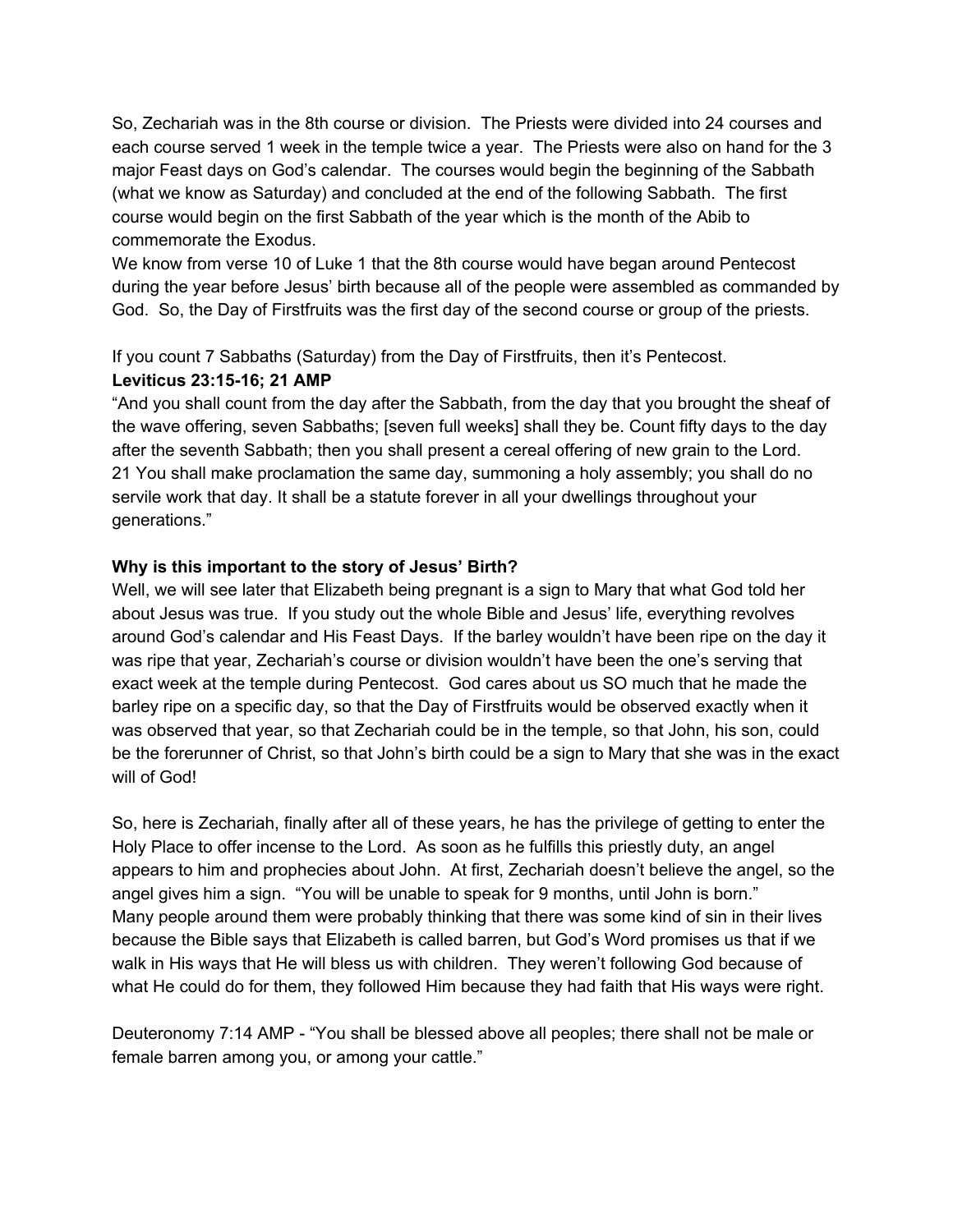After the days of his priestly course was over, he went home to Elizabeth and they conceived John. Elizabeth hids for 5 months, and then her miracle becomes Mary's sign. Imagine the confidence boost that gave to Mary. As soon as the angel told her that she would conceive a child, she asked, "How will I know this is true?" The angel tells her that her barren cousin who is beyond childbearing years has conceived and is in her 6th month. Soon after that encounter, Mary gets up and goes to see her cousin. As soon as Elizabeth hears her voice, she begins to prophecy and Mary's faith is confirmed.

#### **Luke 1:26-56 AMP**

"Now in the sixth month [after that], the angel Gabriel was sent from God to a town of Galilee named Nazareth, To a girl never having been married and a virgin engaged to be married to a man whose name was Joseph, a descendant of the house of David; and the virgin's name was Mary. And he came to her and said, Hail, O favored one [endued with grace]! The Lord is with you! Blessed (favored of God) are you before all other women! But when she saw him, she was greatly troubled and disturbed and confused at what he said and kept revolving in her mind what such a greeting might mean. And the angel said to her, Do not be afraid, Mary, for you have found grace (free, spontaneous, absolute favor and loving-kindness) with God. And listen! You will become pregnant and will give birth to a Son, and you shall call His name Jesus. He will be great (eminent) and will be called the Son of the Most High; and the Lord God will give to Him the throne of His forefather David, And He will reign over the house of Jacob throughout the ages; and of His reign there will be no end. [Isa. 9:6, 7; Dan. 2:44.] And Mary said to the angel, How can this be, since I have no [intimacy with any man as a] husband? Then the angel said to her, The Holy Spirit will come upon you, and the power of the Most High will overshadow you [like a shining cloud]; and so the holy (pure, sinless) Thing (Offspring) which shall be born of you will be called the Son of God. [Exod. 40:34; Isa. 7:14.] And listen! Your relative Elizabeth in her old age has also conceived a son, and this is now the sixth month with her who was called barren. For with God nothing is ever impossible and no word from God shall be without power or impossible of fulfillment. Then Mary said, Behold, I am the handmaiden of the Lord; let it be done to me according to what you have said. And the angel left her. And at that time Mary arose and went with haste into the hill country to a town of Judah, And she went to the house of Zachariah and, entering it, saluted Elizabeth. And it occurred that when Elizabeth heard Mary's greeting, the baby leaped in her womb, and Elizabeth was filled with and controlled by the Holy Spirit. And she cried out with a loud cry, and then exclaimed, Blessed (favored of God) above all other women are you! And blessed (favored of God) is the Fruit of your womb! And how [have I deserved that this honor should] be granted to me, that the mother of my Lord should come to me? For behold, the instant the sound of your salutation reached my ears, the baby in my womb leaped for joy. And blessed (happy, to be envied) is she who believed that there would be a fulfillment of the things that were spoken to her from the Lord. And Mary said, My soul magnifies and extols the Lord, And my spirit rejoices in God my Savior, For He has looked upon the low station and humiliation of His handmaiden. For behold, from now on all generations [of all ages] will call me blessed and declare me happy and to be envied! For He Who is almighty has done great things for me–and holy is His name [to be venerated in His purity, majesty and glory]! And His mercy (His compassion and kindness toward the miserable and afflicted) is on those who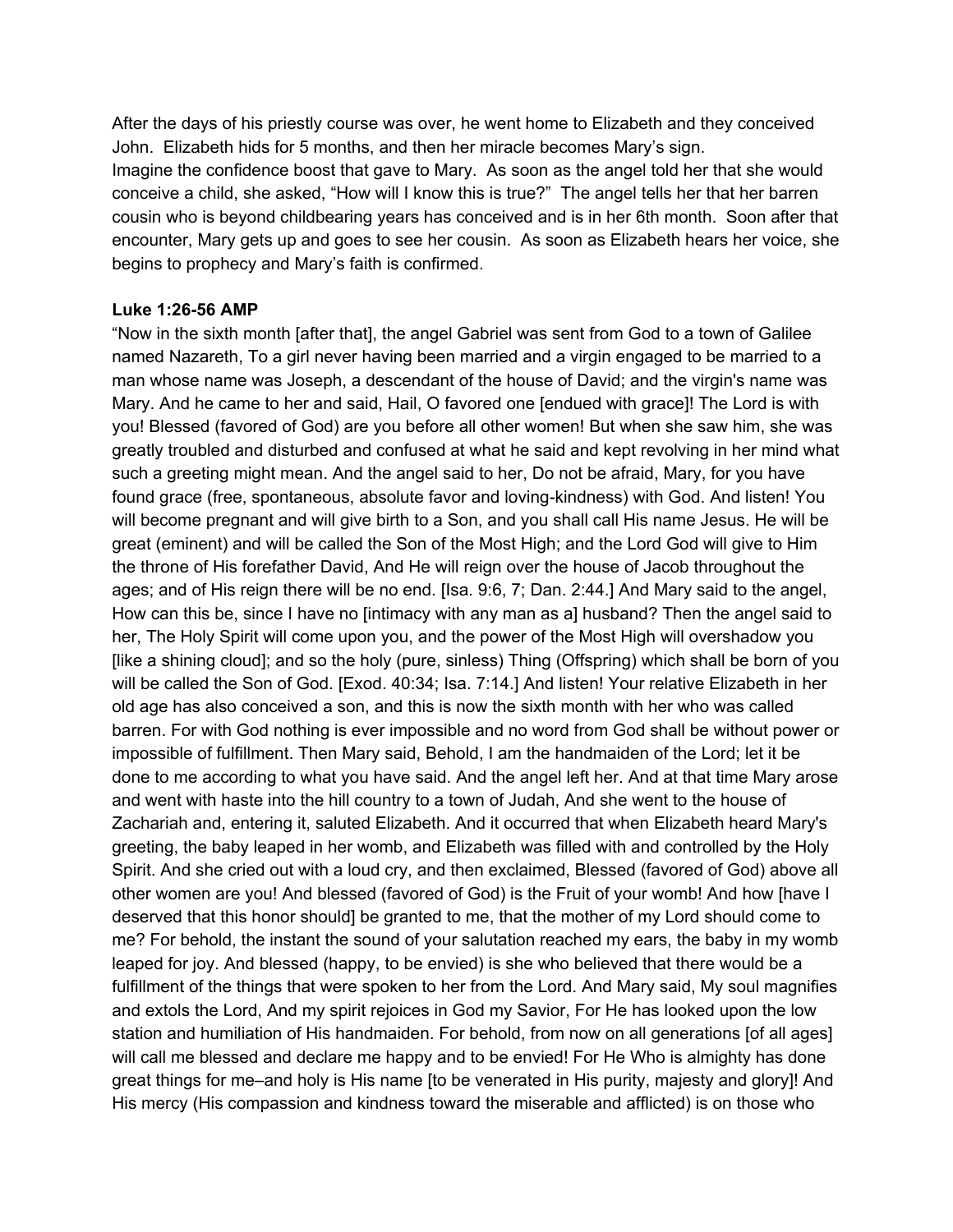fear Him with godly reverence, from generation to generation and age to age. [Ps. 103:17.] He has shown strength and made might with His arm; He has scattered the proud and haughty in and by the imagination and purpose and designs of their hearts. He has put down the mighty from their thrones and exalted those of low degree. He has filled and satisfied the hungry with good things, and the rich He has sent away empty-handed [without a gift]. He has laid hold on His servant Israel [to help him, to espouse his cause], in remembrance of His mercy, Even as He promised to our forefathers, to Abraham and to his descendants forever. [Gen. 17:7; 18:18; 22:17; I Sam. 2:110; Mic. 7:20.] And Mary remained with her [Elizabeth] for about three months and [then] returned to her [own] home."

God's timing is perfect, and these events were put into place before He ever said, "let there be." Israel was looking for this day. They didn't even know when it came. They were so consumed in everyday life, that they missed the sign of the Messiah. Malachi prophesied that Elijah would come before the "Day of the Lord." Since that time, Israel has been setting a place at the Passover dinner for Elijah. (John would come in the spirit of Elijah, and John was born at Passover.)

**Malachi 4:5 AMP** - "Behold, I will send you Elijah the prophet before the great and terrible day of the Lord comes. [Matt. 11:14; 17:10-13.]"

**Luke 1:17 AMP** - "And he will [himself] go before Him in the spirit and power of Elijah, to turn back the hearts of the fathers to the children, and the disobedient and incredulous and unpersuadable to the wisdom of the upright [which is the knowledge and holy love of the will of God]–in order to make ready for the Lord a people [perfectly] prepared [in spirit, adjusted and disposed and placed in the right moral state]. [Isa. 40:3; Mal. 4:5, 6.]"

Every year during the Passover Seder (Sa-der or dinner), a child goes to open the door for Elijah, while the child is gone an elder takes and sprinkles wine on the plate set for Elijah. When the child returns to tell everyone that he didn't come the elder says he came, but we were asleep. HOW PERFECT IS GOD"S TIMING? John was conceived shortly after the 8th course of the year which would have been a little over 2 months after the New Year according to God's Calendar. A full term of pregnancy is 40 weeks or around 10 months. Studies have been done on primitive cultures that suggest ovulation occurs around the time of the full moon in societies with no artificial light or electromagnetic interference (electricity). This would have put the birth of John on the High Sabbath (which is always a full moon) of Passover.

Zechariah and Elizabeth had been called barren, but because they kept their faith in God and continued to live for Him with or without reward, God rewarded their patience with a miracle. That miracle not only confirmed Mary's faith, but also straightened the paths of the Lord and prepared the hearts of the children of Israel to receive Him.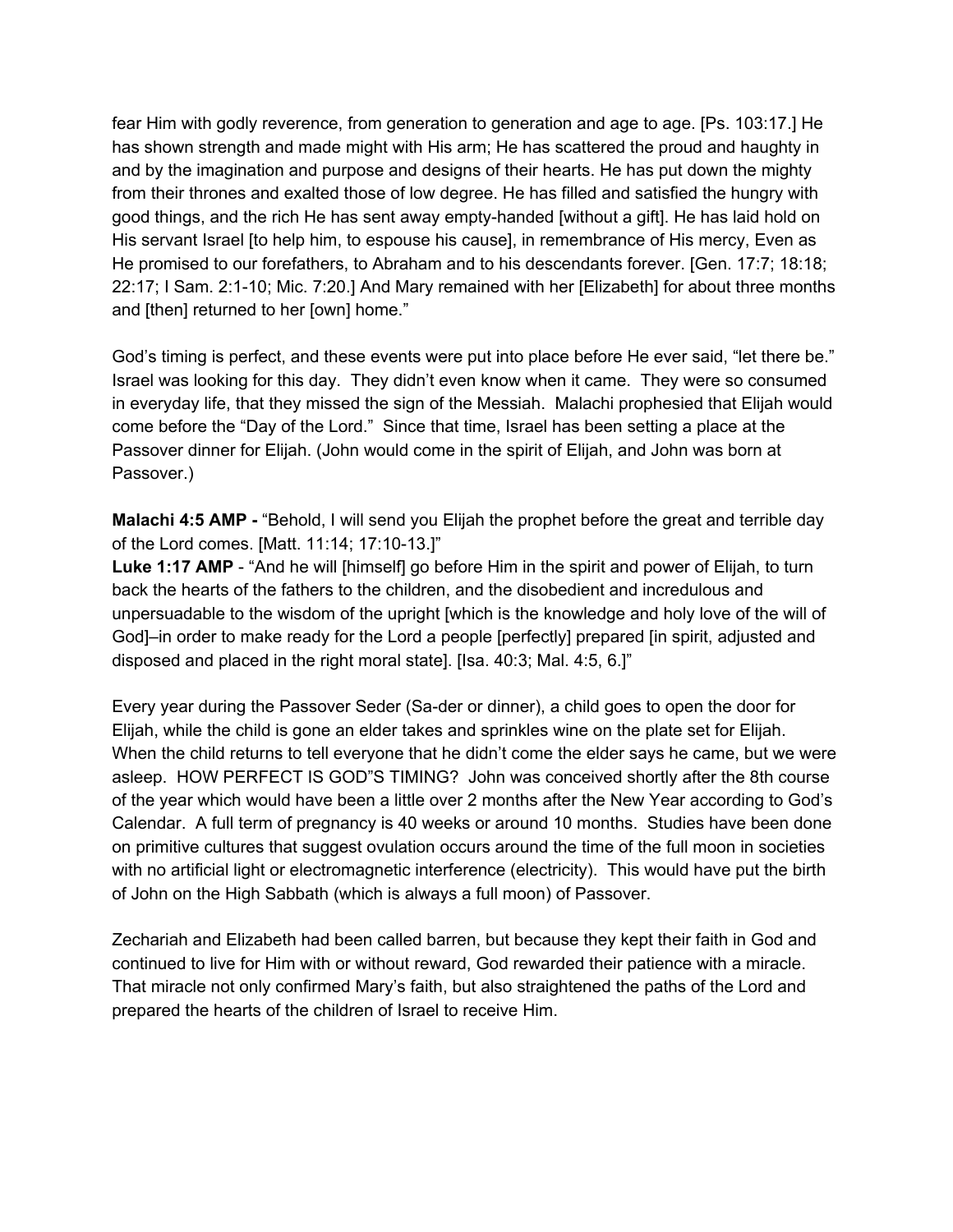# **The Greatest Story Told: PART 2 Mary, Joseph, and the Lamb of God Pastors Josh & Kelly Word**

To understand fully the story of Jesus, we must go back to be beginning. Over the next couple of weeks, Josh and I want us all to dig in and study out the year before Jesus's birth and the first two years of His life. As we dig in, our hope for you is that you come to realize just how planned out God's timing is. His attention to detail is amazing! He planned the end even before he started "in the beginning." By studying the year before Jesus' birth and the first two years of his life, we will see how intricate God's plan is.

### **Luke 2:17 AMP**

"And it came to pass in those days, that there went out a decree from Caesar Augustus, that all the world should be taxed. (And this taxing was first made when Cyrenius was governor of Syria.) And all went to be taxed, every one into his own city. And Joseph also went up from Galilee, out of the city of Nazareth, into Judaea, unto the city of David, which is called Bethlehem; (because he was of the house and lineage of David:) To be taxed with Mary his espoused wife, being great with child. And so it was, that, while they were there, the days were accomplished that she should be delivered. And she brought forth her firstborn son, and wrapped him in swaddling clothes, and laid him in a manger; because there was no room for them in the inn."

In the 25th year of the reign of Caesar Augustus (32 BC) by the command of Rome, all subjects of the empire were required to register their support in naming the "Divine Emperor" Octavius Augustus the "Father of the Roman Empire." After the census had been taken and the people taxed this was approved by the Roman Senate on February 5, 2 BC. A statue was later sculpted in Rom naming him "Patri Patriae" in 2 BC. It seems that while Caesar was busy declaring himself the "Divine Emperor" our God had other plans of who would be the Divine Emperor. Cyrenius served two terms as governor in Syria, his first term oversaw this registration.

#### **Luke 2:35 AMP**

And Joseph also went up from Galilee, out of the city of Nazareth, into Judaea, unto the city of David, which is called Bethlehem; (because he was of the house and lineage of David:) To be taxed with Mary his espoused wife, being great with child. And so it was, that, while they were there, the days were accomplished that she should be delivered.

The decree would cause Joseph to return to his home in Bethlehem to pay the tax. Not only would that tax have been for himself, but also because he is now espoused to Mary with a child on the way, he will pay more tax. This again is showing Joseph's faith.

**Revelation 12:12 AMP**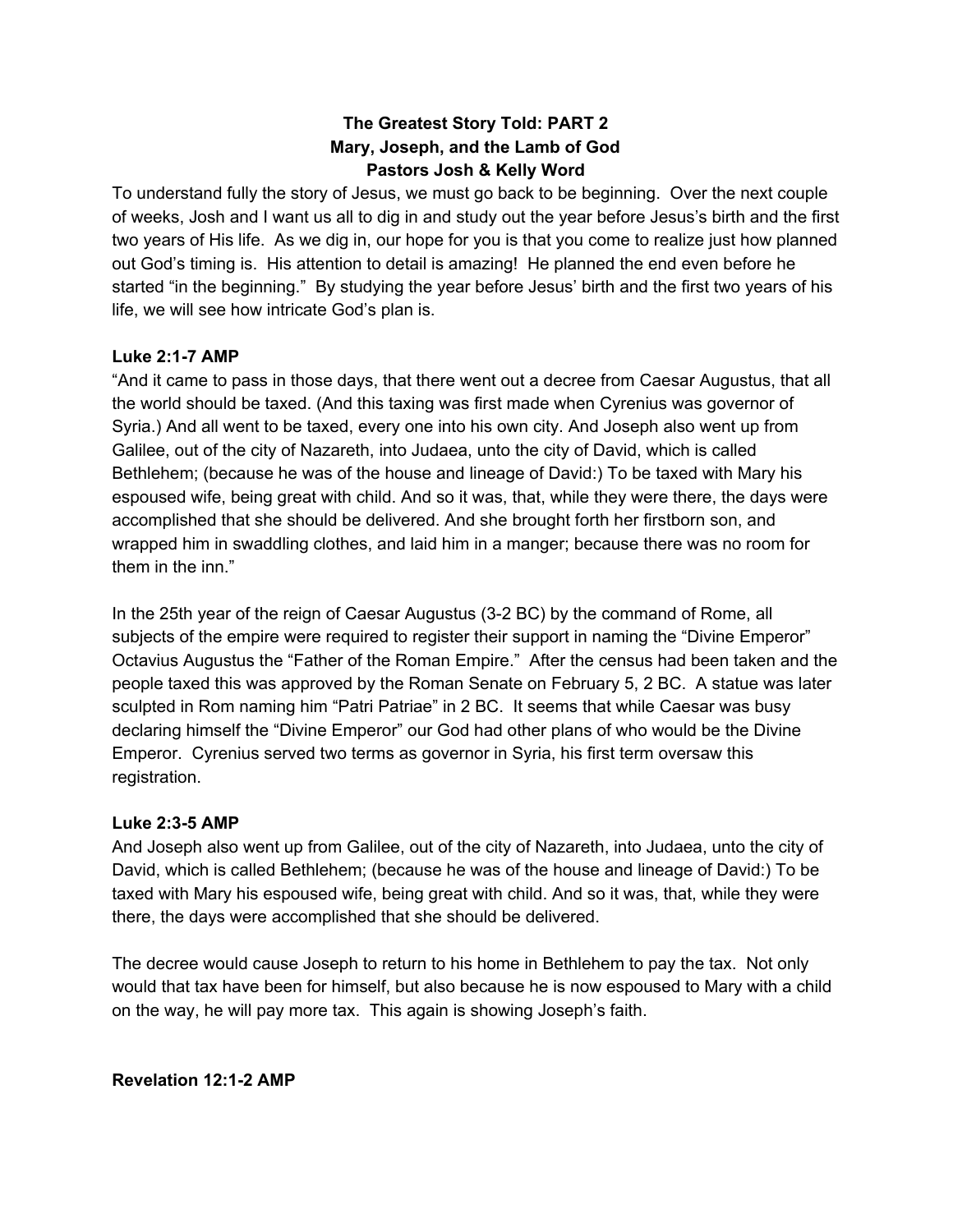"And there appeared a great wonder in heaven; a woman clothed with the sun, and the moon under her feet, and upon her head a crown of twelve stars: And she being with child cried, travailing in birth, and pained to be delivered."

What does this have to do with the birth of Jesus? This sign has been observed by Israel since the appointed time was given in the wilderness. This is the sign of the **Feast of Trumpets**.

These Appointed Times are also called "Holy Convocations" and "Appointed Times" over and over again in sctripture. The word convocation tells us that it's His Holy Assembly. It's also a holy rehearsal.

 $H4744$  migra' (mik-raw')

- 1. Something called out, a public meeting (the act, the persons, or the place)
- 2. also a rehearsal

So, in these "Appointed Times" God's children are rehearsing for things to come. His "Appointed Times" are pointing us back to Him. They remind us of our need to rely on Him, and they foreshadow of things to come.

It was on Mount Sinai that God gave Moses the dates and observances of the seven feasts. Here are their names:

Passover (Pesach) Unleavened Bread (Chag Hamotzi) First Fruits (Yom habikkurim) Pentecost (Shavu'ot) Trumpets (Yom Teru'ah) Atonement (Yom Kippur) Tabernacles (Sukkot)

## **The Feast of Trumpets**

Every year on the Feast of Trumpets, which is the first day of the 7th month, we see the sign mentioned in Revelation 12. The woman clothed with the sun is the sign Betulah (bet-oo-lah), which is Hebrew for Virgo (the Virgin). The crown of 12 stars is the twelve constellations pictured for each son of Israel in Genesis 49 when Jacob prophesied over his sons.

2,000 years ago the sun was actually in the belly of Virgo on the Feast of Trumpets, but through the progression of the equinoxes, the sun is now on her shoulder clothing her with the Sun. We know that the Sun is a reference to Christ as the Son of Righteousness (Malachi 4:2) born on the 4th day of creation with a day as 1,000 years. The virgin is a picture of Israel, the bride of the covenant. How awesome is God that during the Appointed Time Jesus would arrive on the scene, even the stars and constellations were crying out that the Savior was coming!

**Malachi 4:2 AMP** - "But unto you that fear my name shall the Sun of righteousness arise with healing in his wings; and ye shall go forth, and grow up as calves of the stall.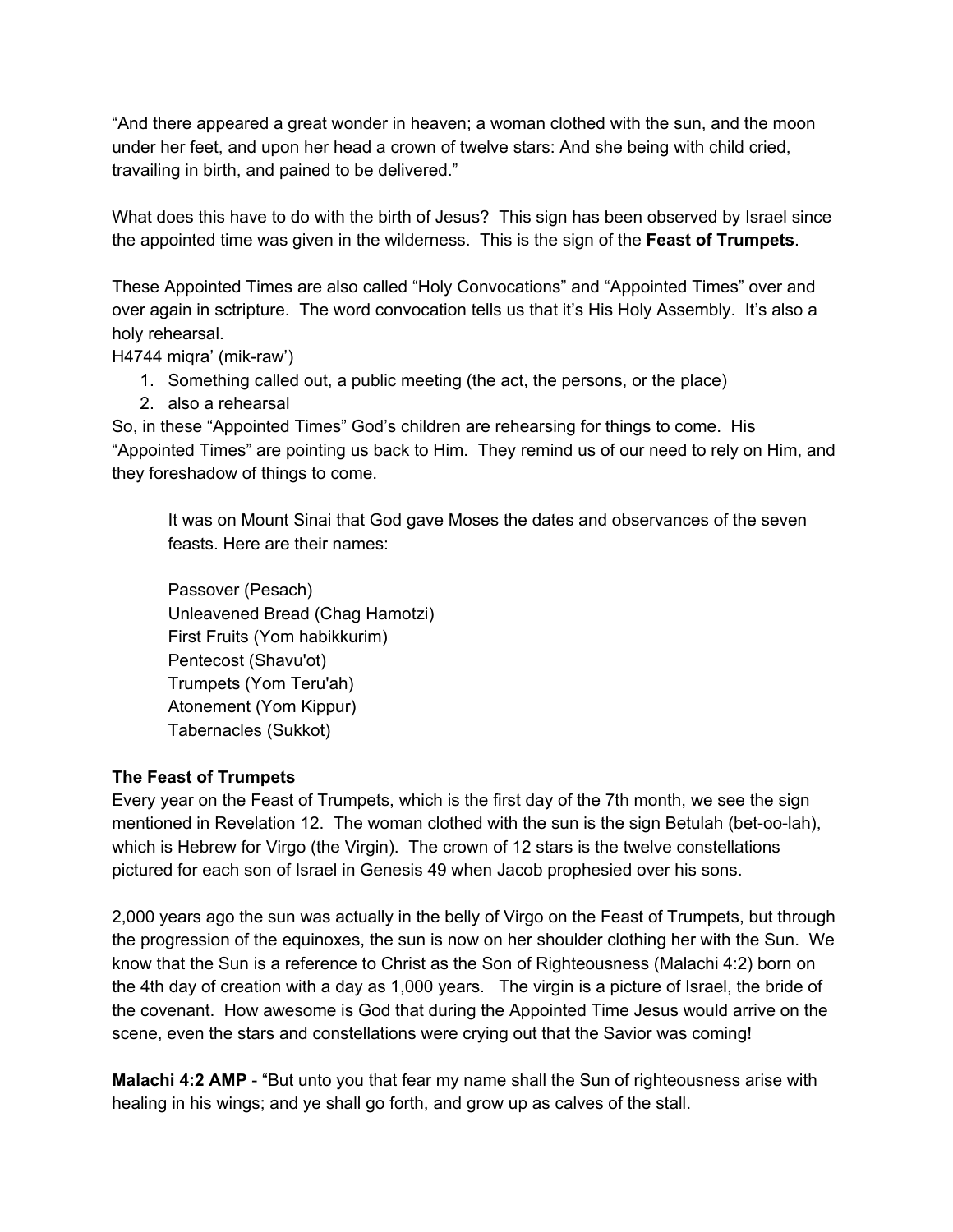The Feast of Trumpets begins with the sighting of the new moon which is just a tiny little sliver of light that appears after 3 nights of total darkness. In Revelation this sign heralds the two witnesses, and in the Gospels (Matthew, Mark, Luke, and John), this sign announces the birth of our Saviour with the blowing of trumpets.

**Numbers 29:1 KJV** "And in the seventh month, on the first day of the month, ye shall have an holy convocation; ye shall do no servile work: it is a day of blowing the trumpets unto you."

In the year that Jesus was born, we can look back at the progression of the constellations and know that His Star is seen on this day, September 12, 3 BC. There has been quite a bit of controversy over what His Star actually was, but it's being more widely accepted, due to living in a time of increasing knowledge, that His Star was the conjunction of Jupiter (Tzedek the Righteous Star) with Regulus (Melek the King Star). Regulus is the King Star between the feet of Ariel or Leo (the Lion) in the prophecy of Jacob from Genesis 49 to Judah.

**Genesis 49:10 AMP** "The scepter or leadership shall not depart from Judah, nor the ruler's staff from between his feet, until Shiloh [the Messiah, the Peaceful One] comes to Whom it belongs, and to Him shall be the obedience of the people. [Num. 24:17; Ps. 60:7.]"

This conjunction (passing over each other) didn't happen just one time, but it happened 8 times over a 16 month period starting August 1st, 3BC with the conjunction of Jupiter and Venus, then again on the Feast of Trumpets, September 12th, 3 BC.

We are told in John 1:14 that the Word became flesh and tabernacled among us (September 26th 3 BC). Elizabeth being 6 months pregnant when Mary came to visit her would put the birth of Jesus at the next High Sabbath of Tabernacles.

## **Why Was There No Room At The Inn?**

We know that He was born in a manger because there was no room at the inn. Knowing that there was no room at the inn tells us that this was one of the 3 Feasts of God that every man of Israel must attend. Three times a year (Passover, Pentecost, and Tabernacles), hundreds of thousands of people would come to Jerusalem from all over the Roman Empire. Jerusalem and the surrounding area was full of hotels and inns because of this command by God. We see during Christ's last Passover that He and His disciples stayed in one of the upper rooms. Bethlehem is a suburb only 5 miles away from Jerusalem.

## **The Shepherds Arrive**

## **Luke 2:820 AMP**

"And in that vicinity there were shepherds living [out under the open sky] in the field, watching [in shifts] over their flock by night. And behold, an angel of the Lord stood by them, and the glory of the Lord flashed and shone all about them, and they were terribly frightened. But the angel said to them, Do not be afraid; for behold, I bring you good news of a great joy which will come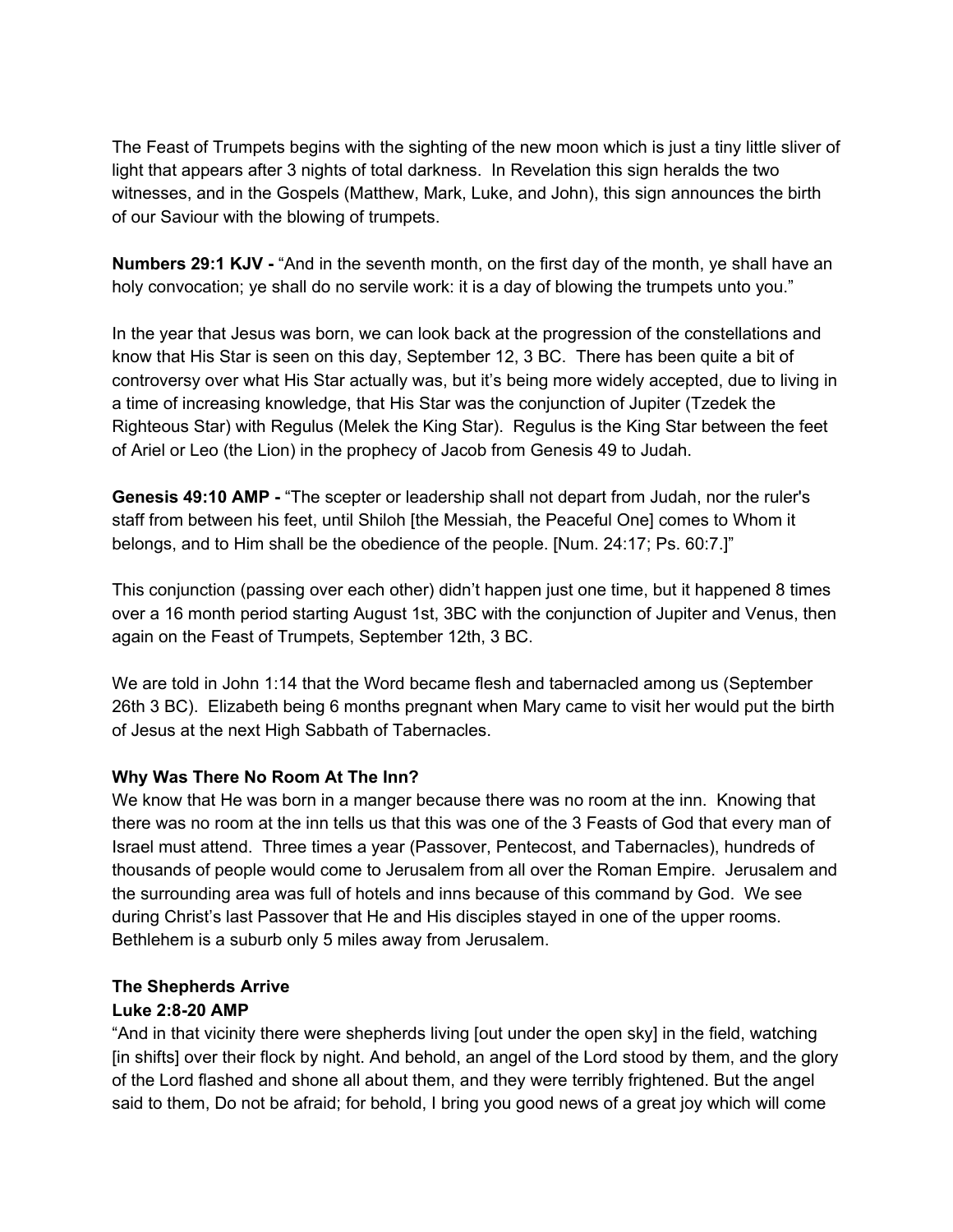to all the people. For to you is born this day in the town of David a Savior, Who is Christ (the Messiah) the Lord! [Mic. 5:2.] And this will be a sign for you [by which you will recognize Him]: you will find [after searching] a Baby wrapped in swaddling clothes and lying in a manger. [I Sam. 2:34; II Kings 19:29; Isa. 7:14.] Then suddenly there appeared with the angel an army of the troops of heaven (a heavenly knighthood), praising God and saying, Glory to God in the highest [heaven], and on earth peace among men with whom He is well pleased [men of goodwill, of His favor]. When the angels went away from them into heaven, the shepherds said one to another, Let us go over to Bethlehem and see this thing (saying) that has come to pass, which the Lord has made known to us. So they went with haste and [by searching] found Mary and Joseph, and the Baby lying in a manger. And when they saw it, they made known what had been told them concerning this Child, And all who heard it were astounded and marveled at what the shepherds told them. But Mary was keeping within herself all these things (sayings), weighing and pondering them in her heart. And the shepherds returned, glorifying and praising God for all the things they had heard and seen, just as it had been told them."

#### **Wrapped in swaddling, lying in a manger?**

Swaddling was made from worn out priests clothing. It was kept to be used for candle wicks in the Temple and for swaddling the sons of kings. A manger is just another word for sukkah or tabernacle. Every man 13 years old and older was required to build a sukkah and live in the temporary shelters for 7 days commemorating the 40 years in the wilderness.

#### **Leviticus 23:3444 AMP**

"It shall be to you a sabbath of rest, and you shall afflict yourselves [by fasting in penitence and humility]. On the ninth day of the month from evening to evening you shall keep your sabbath. And the Lord said to Moses, Say to the Israelites, The fifteenth day of this seventh month, and for seven days, is the Feast of Tabernacles or Booths to the Lord. On the first day shall be a holy convocation; you shall do no servile work on that day. For seven days you shall offer an offering made by fire to the Lord; on the eighth day shall be a holy convocation and you shall present an offering made by fire to the Lord. It is a solemn assembly; you shall do no laborious work on that day. These are the set feasts or appointed seasons of the Lord, which you shall proclaim to be holy convocations, to present an offering made by fire to the Lord, a burnt offering and a cereal offering, sacrifices and drink offerings, each on its own day. This is in addition to the Sabbaths of the Lord and besides your gifts and all your vowed offerings and all your freewill offerings which you give to the Lord. Also on the fifteenth day of the seventh month [nearly October], when you have gathered in the fruit of the land, you shall keep the feast of the Lord for seven days, the first day and the eighth day each a Sabbath. And on the first day you shall take the fruit of pleasing trees [and make booths of them], branches of palm trees, and boughs of thick (leafy) trees, and willows of the brook; and you shall rejoice before the Lord your God for seven days. You shall keep it as a feast to the Lord for seven days in the year, a statute forever throughout your generations; you shall keep it in the seventh month. You shall dwell in booths (shelters) for seven days: All native Israelites shall dwell in booths, That your generations may know that I made the Israelites dwell in booths when I brought them out of the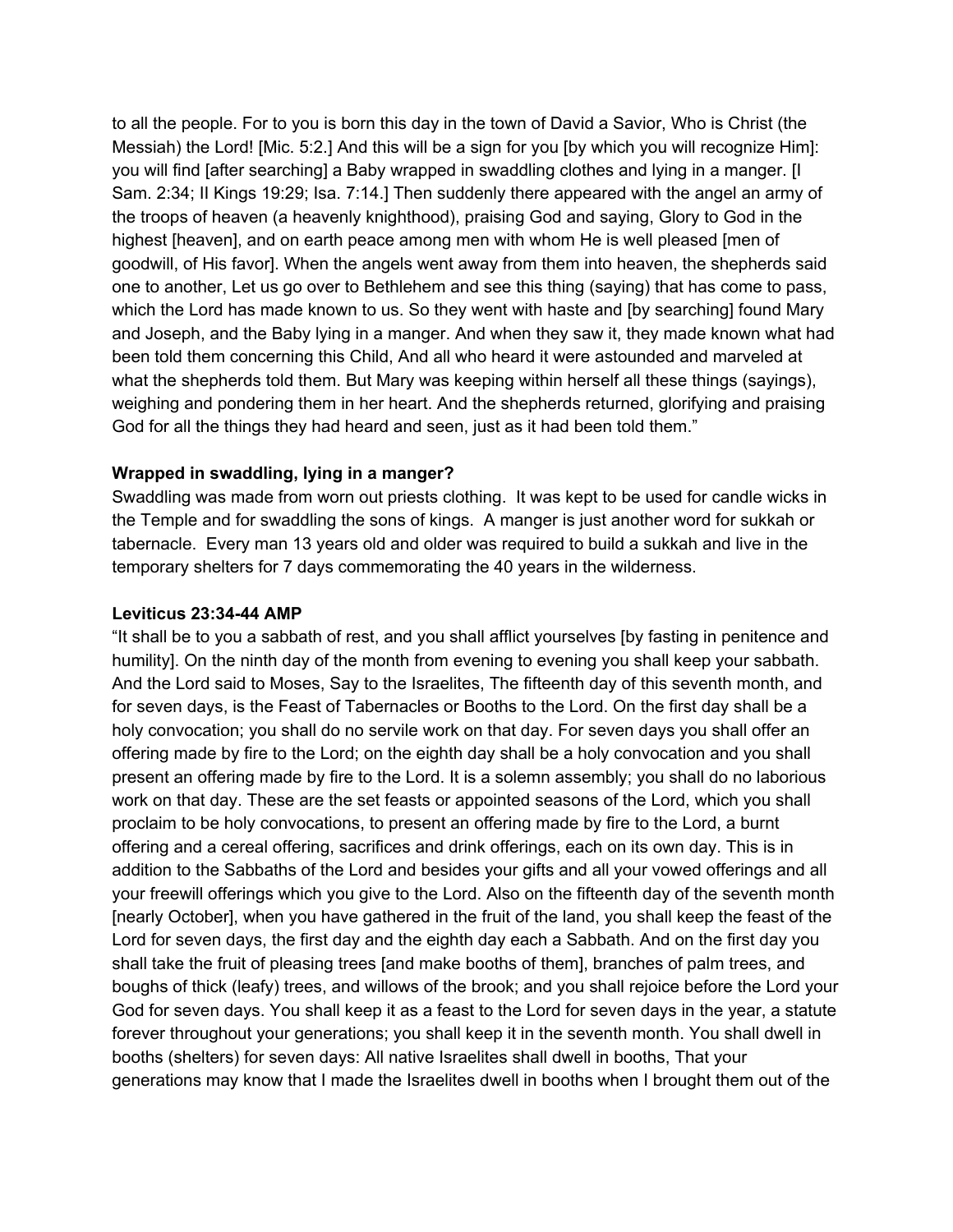land of Egypt. I am the Lord your God. Thus Moses declared to the Israelites the set or appointed feasts of the Lord."

### **Jesus is Officially Named October 3, 3 BC**

Luke 2:21 AMP - "And at the end of eight days, when [the Baby] was to be circumcised, He was called Jesus, the name given by the angel before He was conceived in the womb."

Why did they do this?

**Leviticus 12:3 AMP - "And on the eighth day the child shall be circumcised.** 

Mary then goes through the purification according to the Law for a total of 40 days (7 days then circumcision then 33 more days).

**Luke 2:22 AMP** "And when the time for their purification [the mother's purification and the Baby's dedication] came according to the Law of Moses, they brought Him up to Jerusalem to present Him to the Lord–[Lev. 12:1-4.]"

**Leviticus 12:4 AMP** - Then she shall remain [separated] thirty-three days to be purified [from her loss] of blood; she shall touch no hallowed thing nor come into the [court of the] sanctuary until the days of her purifying are over."

We will notice in the next scripture that Mary pays the redemption price for Jesus, but she pays the price for the poor (2 turtle doves). If she would have had money, then she would be required to bring a lamb of the first year as well. This is one of the things that tell us the wise men haven't arrived as of yet. If Mary would have had gold, frankincense, and myrrh, she would have to bring a lamb for redemption as well.

**Luke 2:2324 AMP** "As it is written in the Law of the Lord, Every [firstborn] male that opens the womb shall be set apart and dedicated and called holy to the Lord–[Exod. 13:1, 2, 12; Num. 8:17.] And [they came also] to offer a sacrifice according to what is said in the Law of the Lord: a pair of turtledoves or two young pigeons. [Lev. 12:6-8.]"

**Leviticus 12:68 AMP** "When the days of her purifying are completed, whether for a son or for a daughter, she shall bring a lamb a year old for a burnt offering and a young pigeon or a turtledove for a sin offering to the door of the Tent of Meeting to the priest; And he shall offer it before the Lord and make atonement for her, and she shall be cleansed from the flow of her blood. This is the law for her who has borne a male or a female child. If she is unable to bring a lamb [for lack of means] then she shall bring two turtledoves or young pigeons, one for a burnt offering, the other for a sin offering; the priest shall make atonement for her, and she shall be clean. [Luke 2:22, 24.]"

There are several more conjunctions of the star after the Feast of Tabernacles.

3. February 17, 2 BC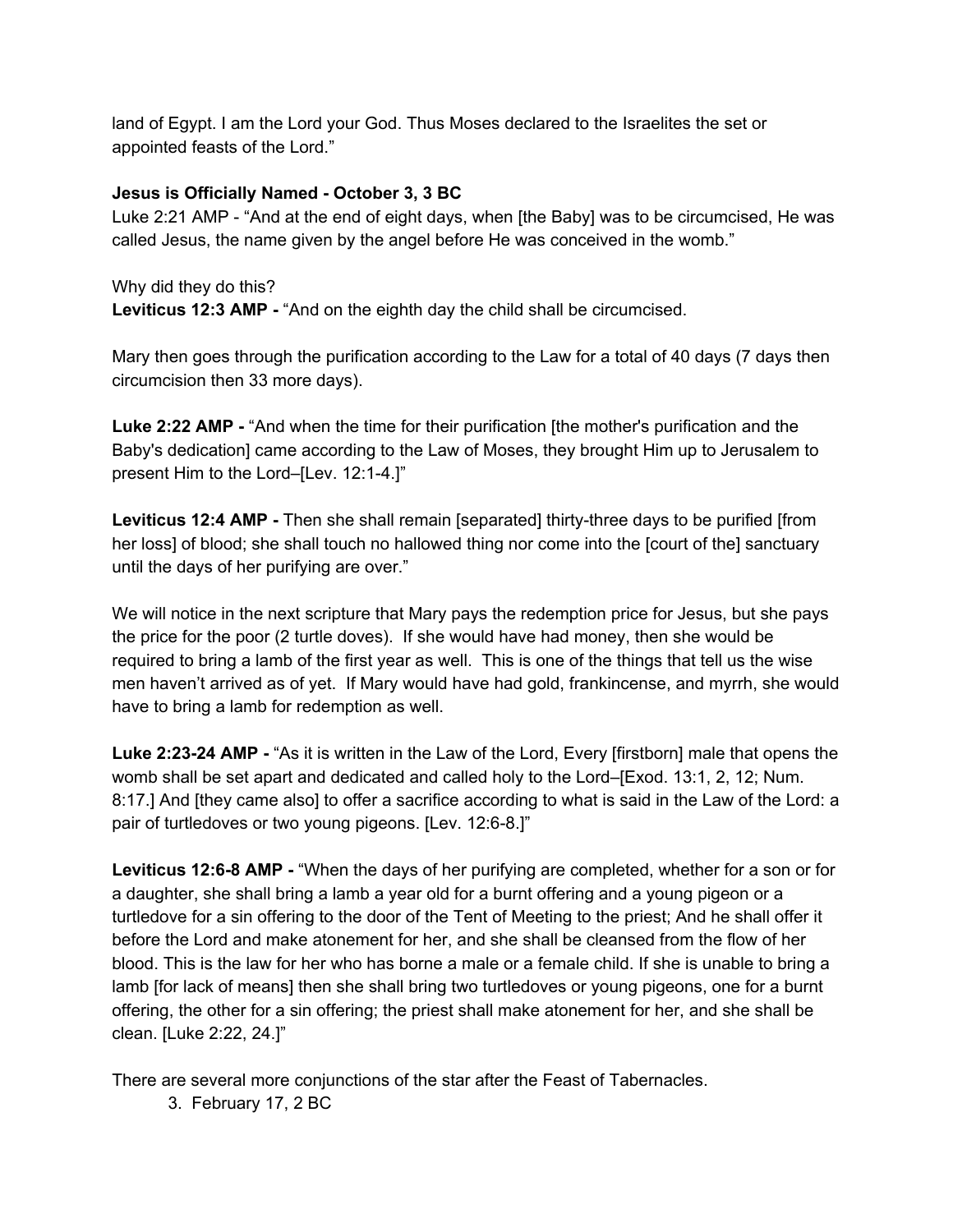- 4. May 8, 2 BC
- 5. June 17, 2 BC
- 6. August 27, 2 BC
- 7. October 13, 2 BC

### **The 8th Conjunction & The Wise Men Arrive: December 20, 2 BC**

**Matthew 2:1-2 AMP** - "NOW WHEN Jesus was born in Bethlehem of Judea in the days of Herod the king, behold, wise men [astrologers] from the east came to Jerusalem, asking, Where is He Who has been born King of the Jews? For we have seen His star in the east at its rising and have come to worship Him. [Num. 24:17; Jer. 23:5; Zech. 9:9.]"

The wise men leave for Jerusalem around 5 weeks prior to the final conjunction. They arrive at Herod's palace enquiring of the king. Now there is some controversy over who the wise men were. There isn't a 100% clear answer for exactly who sent them. After researching, the most logical answer is that the gifts had come from Daniel in the Old Testament. Daniel was over all of the wise men of Babylon for over 60 years. He was made extremely wealthy three different times as satrap under three different kings. Being made a eunuch, Daniel had no children or direct descendants to inherit his wealth. If we study out the book of Daniel, we see he was given divine revelation of the timing of the coming of the Messiah. He wrote some of it down, and God instructed him to hide some of it.

When the Jews were allowed to return to Jerusalem, most of them stayed behind. So, what happened to Daniel's Treasure? Who left instructions and financial provision for the journey of the wise me? How did they know what signs (constellations, conjunctions etc.) to look for in the heavens? Who directed the movement of the stars and planets so that the treasure would arrive on the very day that it would be needed for Mary & Joseph's flight into Egypt? Obviously, someone with great wealth and power who had received divine revelation and supernatural motivation. We have been passed down the story of 3 wise men because there were 3 gifts that the scriptures list. In reality, there were many more men traveling in caravan from Babylon to Jerusalem over the 5 week period through very dangerous country loaded with extreme wealth.

#### **Matthew 2:3-8 AMP**

"When Herod the king heard this, he was disturbed and troubled, and the whole of Jerusalem with him. So he called together all the chief priests and learned men (scribes) of the people and anxiously asked them where the Christ was to be born. They replied to him, In Bethlehem of Judea, for so it is written by the prophet: And you Bethlehem, in the land of Judah, you are not in any way least or insignificant among the chief cities of Judah; for from you shall come a Ruler (Leader) Who will govern and shepherd My people Israel. [Mic. 5:2.] Then Herod sent for the wise men [astrologers] secretly, and accurately to the last point ascertained from them the time of the appearing of the star [that is, how long the star had made itself visible since its rising in the east]. Then he sent them to Bethlehem, saying, Go and search for the Child carefully and diligently, and when you have found Him, bring me word, that I too may come and worship Him."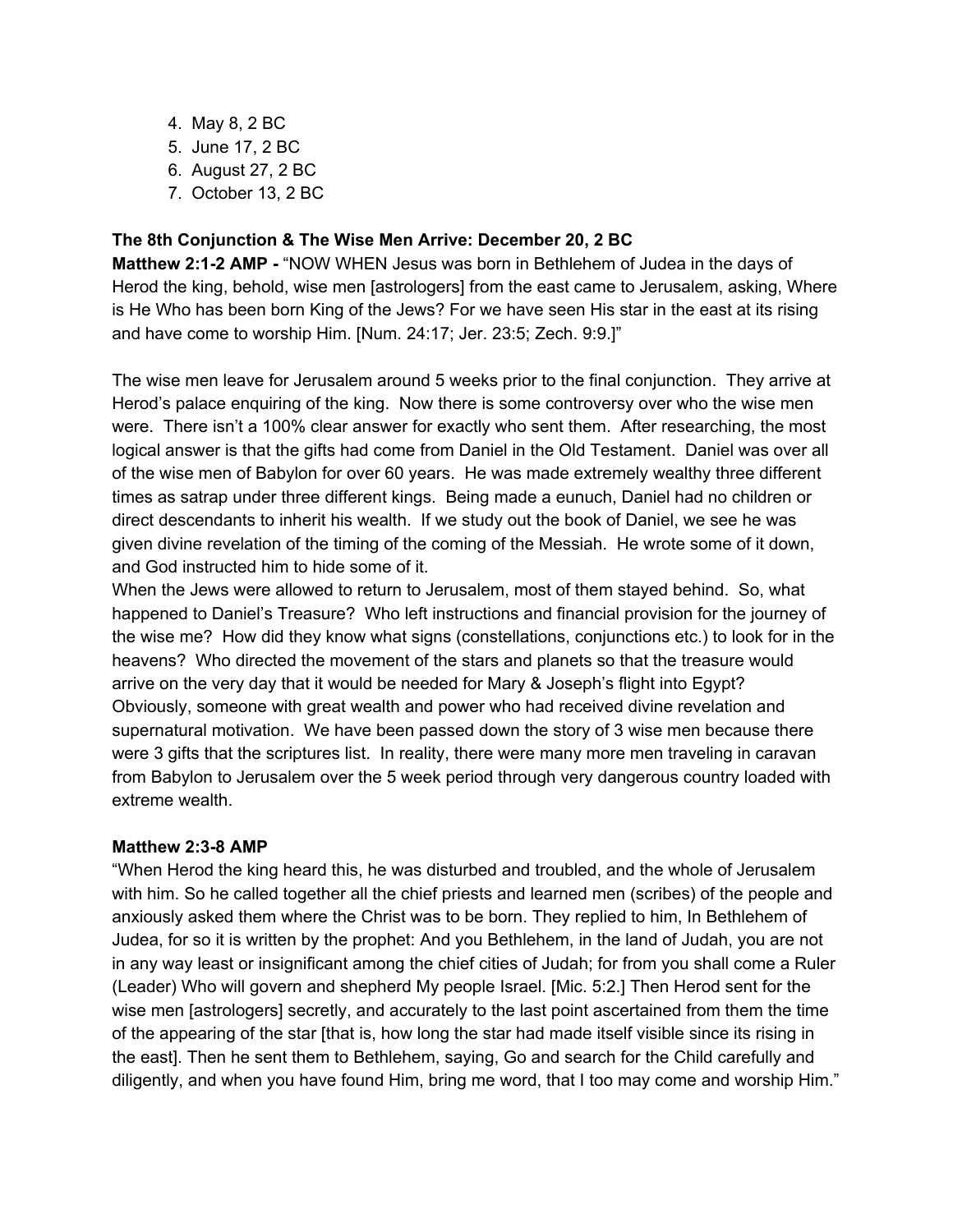Herod then asks them what time the star first appeared. This will become a very important part of the story shortly.

# **December 21st Matthew 2:912 AMP**

"When they had listened to the king, they went their way, and behold, the star which had been seen in the east in its rising went before them until it came and stood over the place where the young Child was. When they saw the star, they were thrilled with ecstatic joy. And on going into the house, they saw the Child with Mary His mother, and they fell down and worshiped Him. Then opening their treasure bags, they presented to Him gifts–gold and frankincense and myrrh. And receiving an answer to their asking, they were divinely instructed and warned in a dream not to go back to Herod; so they departed to their own country by a different way."

So, they leave Jerusalem and see the star directly over the house in Bethlehem. It would have taken them about an hour's journey on foot, but it led them straight to the house. This is where we also see that the wise men weren't at the actual birth in the manger, because by the time the wise men find them, they are living in a home in Bethlehem. Perhaps it was even Zechariah and Elizabeth's home. The wise men worship the Messiah and then leave because they know Herod will be coming soon.

**Matthew 2:11-12 AMP** - "And on going into the house, they saw the Child with Mary His mother, and they fell down and worshiped Him. Then opening their treasure bags, they presented to Him gifts–gold and frankincense and myrrh. And receiving an answer to their asking, they were divinely instructed and warned in a dream not to go back to Herod; so they departed to their own country by a different way."

## **December 22nd Joseph, Mary, & Jesus Flee**

**Matthew 2:13-15 AMP** - "Now after they had gone, behold, an angel of the Lord appeared to Joseph in a dream and said, Get up! [Tenderly] take unto you the young Child and His mother and flee to Egypt; and remain there till I tell you [otherwise], for Herod intends to search for the Child in order to destroy Him. And having risen, he took the Child and His mother by night and withdrew to Egypt And remained there until Herod's death. This was to fulfill what the Lord had spoken by the prophet, **Out of Egypt have I called My Son.**[Hos. 11:1.]"

As soon as the wise men leave an angel appears to Joseph, and he packs up and moves everyone to Egypt in the middle of the night.

## **December 23rd**

**Matthew 2:16 AMP** "Then Herod, when he realized that he had been misled by the wise men, was furiously enraged, and he sent and put to death all the male children in Bethlehem and in all that territory who were two years old and under, reckoning according to the date which he had investigated diligently and had learned exactly from the wise men."